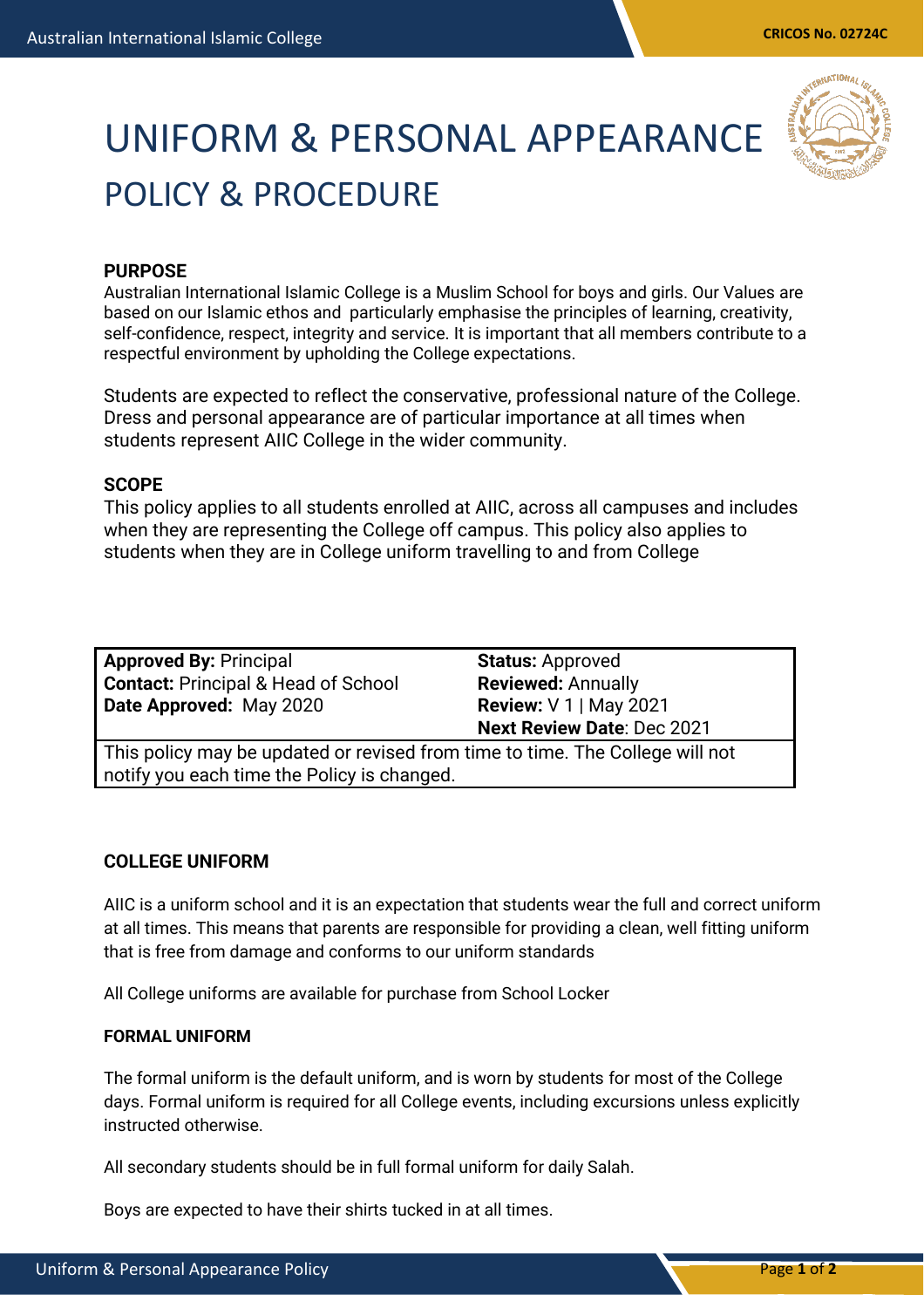For Secondary students, the College blazer is a required component of the formal uniform from Year 7 in Term 2 and Term 3

## **HPE UNIFORM REQUIREMENTS**

Students may wear their HPE uniform when participating in timetabled HPE classes and extracurricular sport.

Primary students may wear HPE uniform on the day that they have scheduled classroom HPE. If primary students have after-school sport, they are to change into their HPE uniform after school.

For Secondary students, they are to change into their HPE uniform in the break immediately before their HPE class. Where a student ahs HPE in P1 or P2, they may arrive in HPE uniform, but must change into formal uniform at morning tea. Where a student has HPE in P5, they must change into HPE uniform after Salah, and they may travel home in HPE uniform.

#### **HIJAB**

All female students are to wear a hijab at AIIC. It is an expectation that Secondary students wear their hijabs correctly all day, and that they wear a white undercap only. Primary and secondary hijabs are available from School Locker.

### **HATS**

Students must wear a school hat for all outdoor activities. These are available through School Locker and are compulsory for HPE and Sport. **"No hat no play"** rule will be strictly enforced in the school. Students without a hat are directed to sit in the shade.

### **SHOES**

Plain black leather school shoes with a distinct heel (no joggers), are to be worn with the formal uniform. Shoes for HPE /Sport may be any pair of plain black or white sandshoes/joggers. Shoes must be clean at all times.

Boys are to wear dark socks with their formal pants and may wear white sports socks with their sports uniform. Girls may wear white socks or tights with their formal shoes and white sports socks with their sports shoes

### **JEWELLERY**

The only jewellery permitted for both girls and boys is a watch. Girls who have pierced ears may wear a pair of plain studs or sleepers. Earrings are only worn in the first hole.

Facial piercings are not permitted for any student.

### **MAKE-UP**

Make-up and nail polish are not permitted and are not to be worn to school. Tinted sunscreen is not permitted.